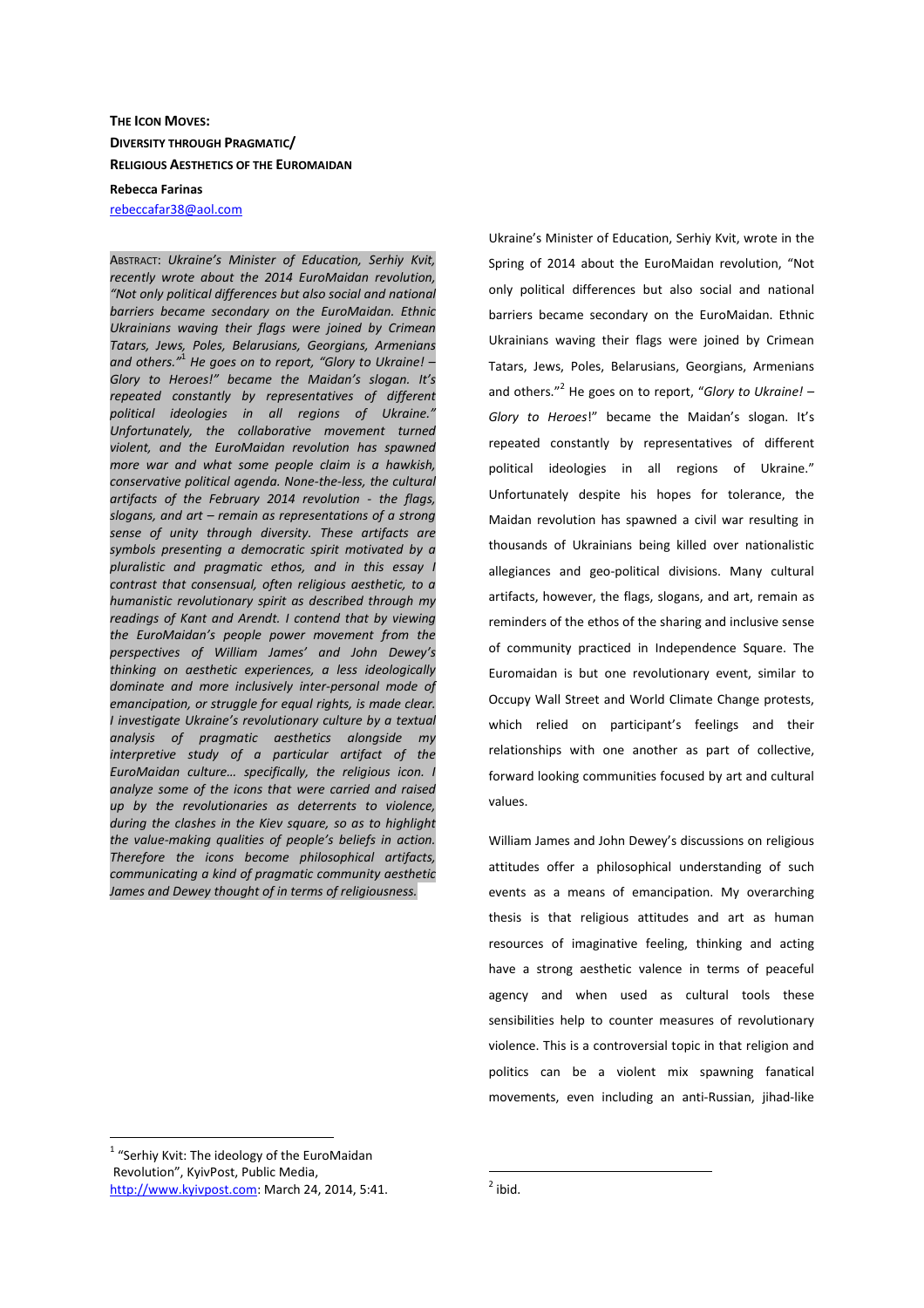movement in Kiev. $3$  But I describe a peaceful, inclusive sense of religious agency in terms of James' investigations into mystical religious experience and Dewey's understanding of human nature as artistic.<sup>4</sup> Explaining their views allows us to clarify how religious attitudes combined with artistic practices in a setting of community allows for civil inclusiveness, nonviolence and productive, progressive collective political action. I highlight the events in Kiev during February 2014, to give a contemporary example of a political revolution influenced by religious culture and art. I look specifically at Byzantine icons as hermeneutic examples, which although used in all sides of the conflict in the Ukraine were used as symbols of peaceful resistance in the commonplace ethos of Kiev's Independence Square. My discussion helps to better our understandings of the associations between James and Dewey's thinking on religious attitudes, so to further investigations into value-making and peace studies.

To advance my point that religious attitudes can have a productive and strong sense of political prowess I compare Dewey and James's religious aesthetics with Hannah Arendt's thoughts on political praxis based on Kantian aesthetics.<sup>5</sup> I contend that Arendt does not take on board a full range of revolutionary ethos for she does not place any emphasize on value-making through artistic practices, traditions and religious beliefs.<sup>6</sup> Arendt

has an understanding of revolution as a form of thoughtful, critical action, but Kantian aesthetics limits her project because his scheme leaves us with an abstract point of creativity in relation to everyday life.<sup>7</sup> Let us come to Arendt's problems with aesthetic agency after discussing the strong sense of aesthetic agency James and Dewey afford to religious experiences, art and culture.

namely *religiousness*. Therefore Arendt's views on religion are relevant in that they bear out the fact that although she does not negate the "mood" of revolutionaries altogether, she stresses that human matters must be imbued with a secular attitude. Arendt is however pragmatic when she writes, "Politically, the outstanding characteristic of the Christian era had been that this ancient view of world and man – of mortal men moving in an everlasting or potentially everlasting world – was reversed: men in possession of an everlasting life moved in an ever-changing world whose ultimate fate was death; and the outstanding characteristic of the modern age was that it turned once more to antiquity to find a precedent for its own new preoccupation with the future of the man made world on earth. Obviously the secularity of the world and the worldliness of men in any given age can best be measured by the extent to which preoccupation with the future of the world takes precedence in men's minds over preoccupation with their own ultimate destiny in a hereafter." See Arendt, *On Revolution*, (London: U.K.: Penquin Books Ltd., 1990), 230. online edition,

https://archive.org/stream/OnRevolution/ArendtOnrevolution\_djvu.txt, accessed 05/10/2015 11:30 am.

 See Ronald Beiner,"Hannah Arendt on Judging", *Lectures on Kant's Political Philosophy,* 124. In Beiner's interpretive essay to Arendt's lessons on Kant's aesthetics and politics he describes the crucial anomaly, in that disinterestedness cannot lead to a sense of culture as a group of political and creative people hoping for a more free and inclusive state of affairs, without making moral judgements the same as political judgements. He does point out though that Arendt was taken by Kant's moment of beauty "purposiveness without purpose" which allows creativity without attaching morality to politics. However, this cannot allow Arendt to move past her conclusions that political and aesthetic movements depend on the judgment of spectators. This is the opposite of what I argue as the essence of artistic, religious and political engagement. Beiner writes: "It is worth noting that the two actualities by which Kant here distinguishes political judgments namely universality and disinterestedness are the very same two outstanding marks of judgment ascribed by Kant to aesthetic taste. This famous passage shows unmistakably that political judgment, like aesthetic judgment is reserved to the spectator."

<sup>&</sup>lt;sup>3</sup> Marcin Mamon, "The Cross and the Sword: The Making of a Christian Taliban in Ukraine", *THE//Intercept*, online magazine,

https://firstlook.org/theintercept/2015/03/18/ukrainepart-3/, 11:30 am CST, 03/18, 2015.

Throughout this essay I rely heavily on textual analysis of John Dewey, *Art as Experience,* (New York, New York: Penguin Group, 1934) and William James, *Varieties of Religious Experience.* (New York, New York: Penguin Group, 1902).

<sup>5</sup> See Arendt, *Lectures on Kant's Political Philosophy,*  (Chicago: The University of Chicago Press, 1992).

<sup>6</sup> I concur that public discussions and thinking about collective goals as a matter of concepts and decisions which are methods for peace at the center of Arendt's political philosophy, are also successful tools for nonviolent social change. However religions do structure (through tradition) what is important to this discussion,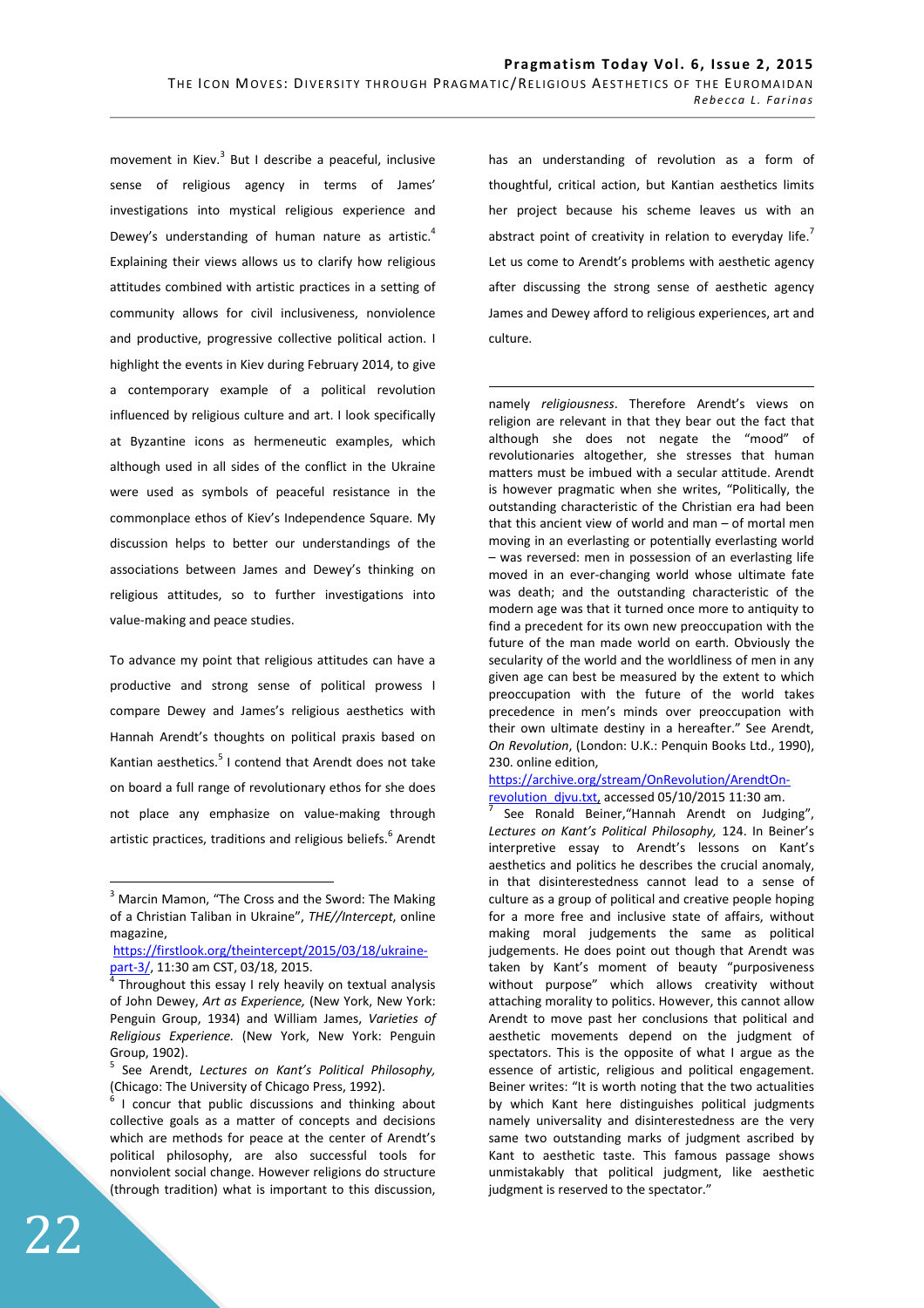Some political theorists refer to ethnic, cultural, and religious differences as pretexts for geo-political agendas pointing to those as the main causes for revolutions. Yet, surely we should take seriously aesthetics, as both the individual's thoughts, sensations, emotions and a collective spirit that is part of believing in ongoing meanings of life, when looking to analyze why people fear cultural and ethical diversity associated with democratic and fair policies. Notably Dewey wrestled with explaining how unifying religious beliefs work with attitudes of democracy, explaining that a sense of personal freedom does not distance people from their cultural milieus or traditions.<sup>8</sup> Both Dewey and James' emphasis on religious attitudes as a matter of cultural understanding and diversity is important in describing democracy. I find that they share views of religious feelings and political agency through two interrelated axioms in this respect: 1) religious/aesthetic experiences are an aspect of our awareness of how we are connected to each other and to our environments, yet they also make clear there are tensions of life. 2) Also such awareness effects people's expansive sense of imagination and creativity, furthering social changes. Accordingly James and Dewey look towards people's liberation from fear and alienation becoming more open to creative possibilities for freer, shared lives and an empowered sense of culture.

Throughout this paper I use the term *religiousness* in the pragmatic sense that Dewey used "religious" in *A Common Faith.* Dewey sought to emancipate collective feelings and

 $\overline{a}$ 

actions from being thought of as super-natural or institutionally declared or defined.<sup>9</sup> For Dewey being religious is a creative process and such is a matter of feeling, thinking and acting imaginatively as an integral part of larger, cultural environments. $^{10}$  As well, people are productive in their communities through artistic practices while relying on their religious attitudes as changes in their environments occur and when they are decidedly focused on cultural and political changes.  $11$  Dewey includes traditions and longstanding cultural artifacts alongside new contemporary art forms as tools to facilitate such aesthetic agency.

For James existential tension is a private feeling that something is wrong with one's life and this can lead to a

<sup>&</sup>lt;sup>8</sup> See John Dewey, "Natural Development and Social Efficiency as Aims", *The Essential Dewey,* Vol 1, ed Larry A. Hickman and Thomas M. Alexander, Indiana University Press: Bloomington and Indianapolis, 1998. 264. In fact Dewey's definition of culture is based not only on education but also on inclusiveness and the broadening of people's views. Dewey writes, "But social efficiency as an educational purpose should mean cultivation of power to join feely and fully in shared or common activities. This is impossible without culture, while it brings a reward in culture, because one cannot share in intercourse with others without learning – without getting a broader point of view and perceiving things of which one would otherwise be ignorant. And there is perhaps no better definition of culture than that it is the capacity for constantly expanding the range and accuracy of one's perception of meanings."

<sup>&</sup>lt;sup>9</sup> John Dewey, "Religion versus the Religious: From a Common Faith", *The Essential Dewey,* Vol. 1, ed. Larry Hickman, Thomas Alexander, Indiana University Press, 1998, 401. I have also relied on the following text for my use of the term *religiousness*, Thomas M. Alexander, *John Dewey's Theory of Art, Experience and Nature the Horizons of Feeling,* (Albany, New York: State University of New York, 1987).

<sup>10</sup> John Dewey, *Art as Experience,* 362. Dewey sums up the connection of both personal and practical relationships between people and imaginative and broad reaching ideas communicated through art and morality. Dewey writes, "Imagination is the chief instrument of the good. It is more or less a commonplace to say that a person's ideas and treatment of his fellows are dependent upon his power to put himself imaginatively in their place. But eh primacy of the imagination extends far beyond the scope of direct personal relationships. Except where "ideal" is used in conventional deference or as a name for a sentimental reverie, the ideal factors in every moral outlook and human loyalty are imaginative. The historic alliance of religion and art has its roots in this common quality. Hence it is that art is more moral than moralities."

<sup>11</sup> See Thomas M. Alexander's introduction to *A Common Faith*. Alexander quotes Dewey, "The religious attitude," Dewey says, would be "a sense of the possibilities of existence" and "devotion to the cause of these possibilities" (Late Works 4:242). What Dewey proposes, in other words, is the replace what might be called a "spirituality of the actual" with a "spirituality of the possible." Dewey, "Introduction", *A Common Faith: Second Edition,* Dewey, *A Common Faith,* introduction by Thomas M. Alexander, New Haven: Yale University Press, 2013. Dewey also directly connects art with revolution, "Moreover, resistance and conflict have always been factors in generating art; and they are, as we have seen, a necessary part of artistic form." *Art as Experience,* 353.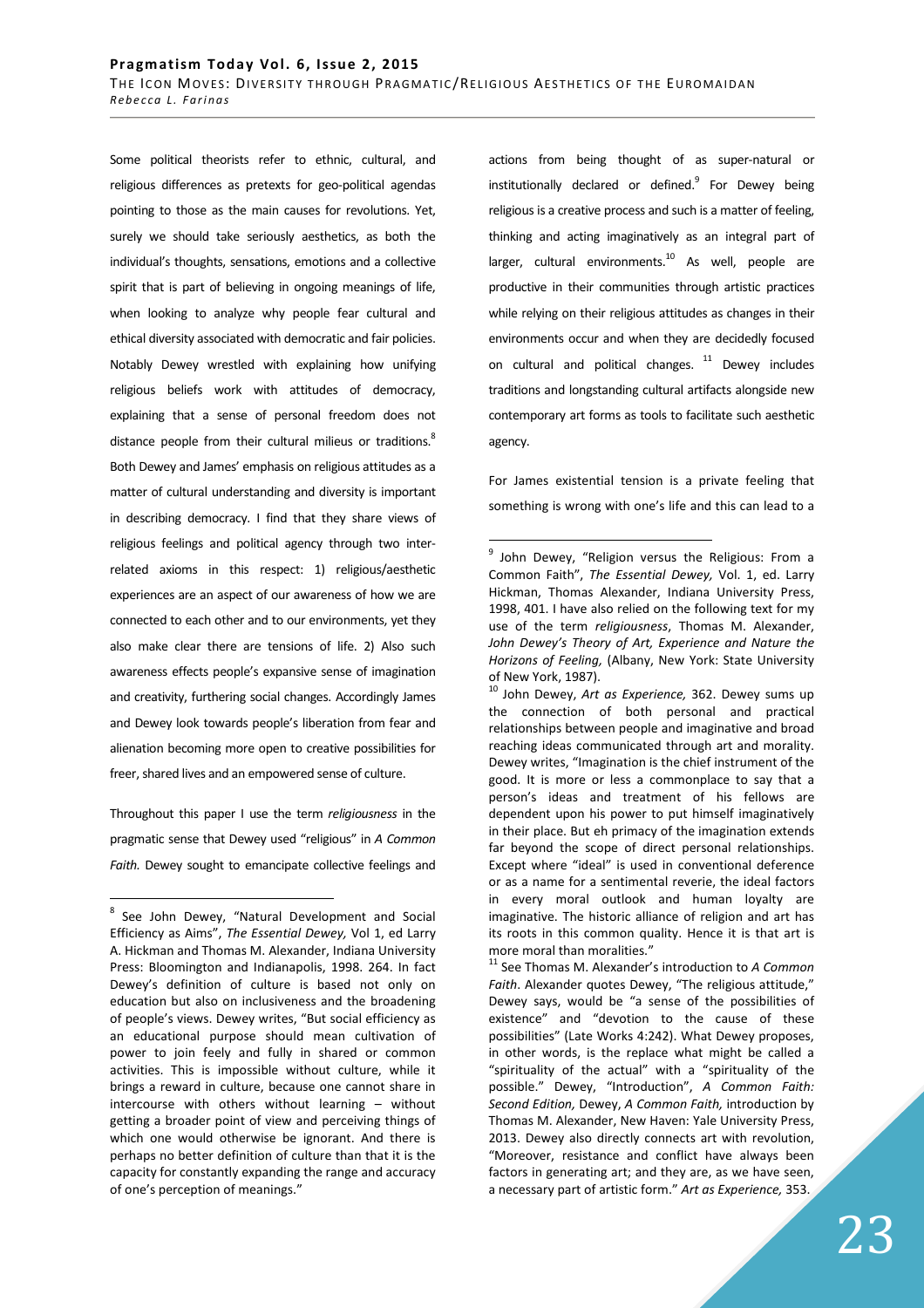person adapting a religious attitude towards life in general. He thinks that individuals, through realizing that they can feel and express a sense of having an intimate connection to a vaster field of relationships other than their own private circumstances, can resolve their anxieties. In searching for what is better than failed experiences in revealing ultimate truthfulness through abstract thinking, an individual becomes more engaged with the inter-connected relationships of life. James admits that philosophy is hopeless in fully describing this aesthetic connection, while he finds that religions often record these feelings as "a fact of experience".<sup>12</sup> He goes on to explain, "the divine is actually present, religion says, and between it and our relations of give and take are actual". $^{13}$  This sense of divinity or interconnected wholeness, although largely ineffable and unexplainable through laws of dualistic causality, has a "*plus*, a *thisness*, which "feeling alone can answer for". $14$  Religious experience, according to James, is not like Kant's "Transcendental Ego of Apperception" as religious experiences are not abstracted from rational understanding. A religious attitude is felt as relationships between people, environments and even things or objects, religious experience is not transcendental because it never leaves human experience.<sup>15</sup> Religiousness as an attitude is a matter of orienting our minds to the grand scope of relationships in our life's settings. James finds through personal testimonies that religious experiences offer people a sense of shared purpose and intention, but unlike Kant this unity of purpose is not presented to us prior to our lived experiences. Through a religious attitude a person takes up a way of living James thinks of as "healthy

 $\overline{a}$ <sup>12</sup> James, *The Varieties of Religious Experience*, 454.  $13$  Ibid.

mindedness" and this condition affords an empowered sense of freedom.<sup>16</sup>

Sounding much like James' description of the anxieties of people's existential crisis' Dewey thinks that people experience enhanced perceptions through wrestling with what is stable and precarious, leading to a sense of the completeness of life's processes. Yet people are also conscious of their own personalities, failures and wellbeing, while we discern our abilities to sometimes raise above and sometimes below natural processes. $^{17}$  Dewey writes that "the religious experience that accompanies intense aesthetic perception" is a moral pursuit as not only do we bring our existential situations into focus but also wholistic religious feelings help us envision our future goals.<sup>18</sup> Religiousness, as an artistic sensibility, would begin for Dewey with an imaginative or experimental attitude, not a set of doctrines or a discipline that restricts creative activities. Dewey explains,

<sup>14</sup> James, *The Varieties of Religious Experience,* 455.

<sup>&</sup>lt;sup>15</sup> See James' lines on his pragmatic way of thinking about God's existence and his critique of transcendentalism. "But all facts are particular facts, and the whole interest of the question of "God's existence seems to me to lie in the consequences for particulars which that existence may be expected to entail." *The Varieties of Religious Experience,* 522.

 $16$  James writes, "In many persons, happiness is congenital and irreclaimable. 'Cosmic emotion' inevitably takes in them the form of enthusiasm and freedom. I speak not only of those who are animally happy. I mean those who, when unhappiness is offered or proposed to them, positively refuse to feel it, as if it were something mean and wrong." *The Varieties of Religious Experience*, 79-80.

Dewey writes, "Man excels in complexity and minuteness of differentiations. This very fact constitutes the necessity for many more comprehensive and exact relationships among the constituents of his being. Important as are the distinctions and relations thus made possible, the story does not end here. There are more opportunities for resistance and tension, more drafts upon experimentation and invention, and therefore more novelty in action, greater range and depth of insight and increase of poignancy in feeling. As an organism increases in complexity, the rhythms of struggle and consummation in its relation to its environment are varied and prolonged, and they come to include within themselves an endless variety of subrhythms. The designs of living are widened and enriched. Fulfillment is more massive and more subtly shaded." *Art as Experience,* 23.

<sup>18</sup> Dewey, *Art as Experience,* New York City: Penguin Group, 1934, 202.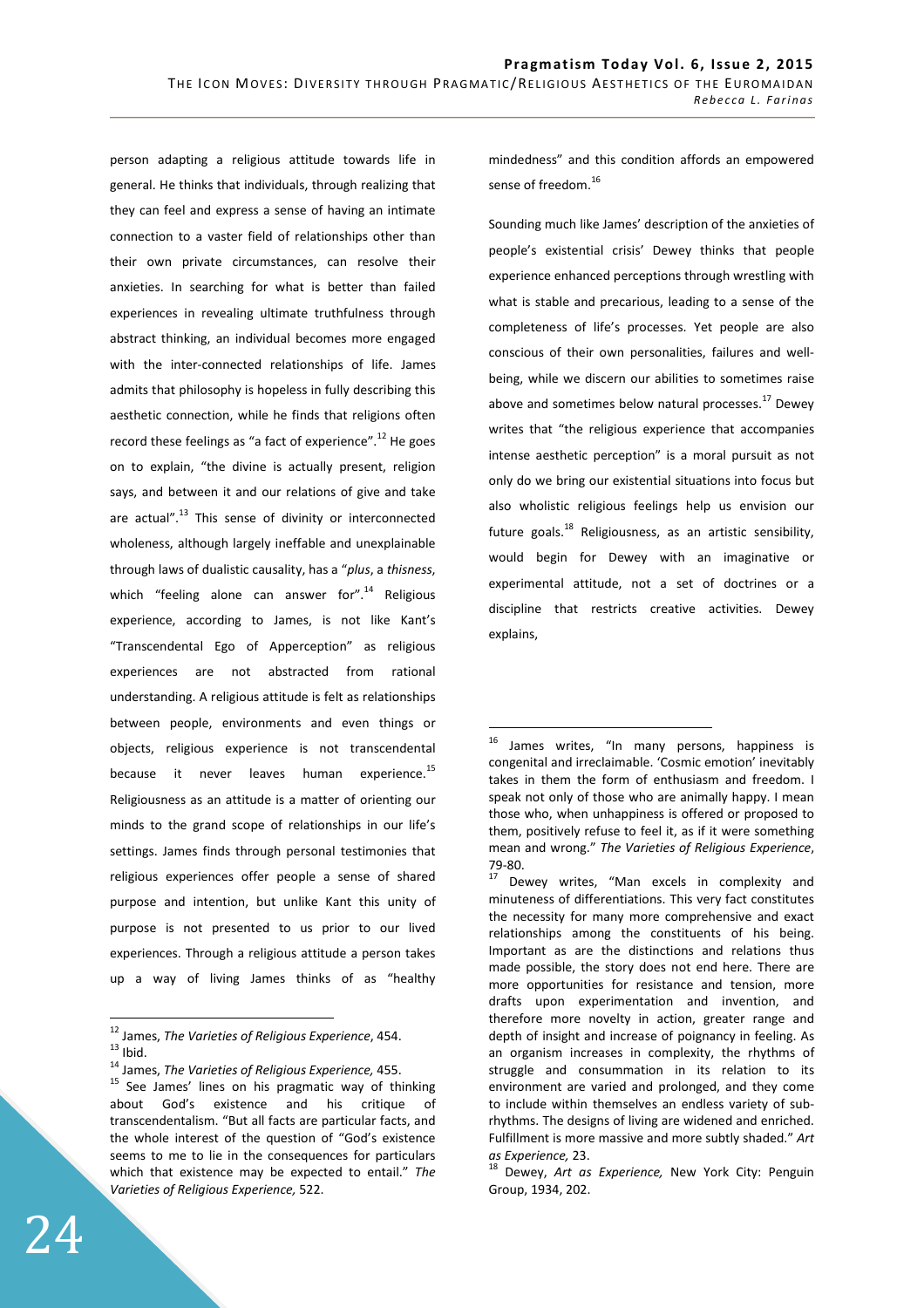The religious attitude signifies something that is bound through imagination to a *general* attitude. This comprehensive attitude, moreover, is much broader than anything indicated by "moral" in its usual sense. The quality of attitude is displayed in art, science and good citizenship.<sup>1</sup>

James also gives a great deal of thought to the practical effects of religious experience, as people can feel and act with a greater sense of involvement and purpose, therefore building their personal sense of character and individual freedoms. He writes,

Religious feeling is thus an absolute addition to the Subject's range of life. It gives him a new sphere of power. When the outward battle is lost, and the outer world disowns him, it redeems and vivifies an interior world which otherwise would be an empty waste. If religion is to mean anything definite for us, it seems to me that we ought to take it as meaning this added dimension of emotion, this enthusiastic temper of espousal, in regions where morality strictly so called can at best but bow its head and acquiesce. It ought to mean nothing short of this new reach of freedom for us, with the struggle over, the keynote of the universe sounding in our ears, and ever-lasting possession spread before our eyes. 20

Moreover private religious experiences have real effects in terms of political revolutions, as evidenced by my second point of comparison; that people can effect real and positive changes through religiousness by means of cultural value – making. Tradition may seem like an archaic, useless, and even a destructive word when discussing the challenges of turning over powerful governments and economic systems, because traditions seem to offer a false sense of security. But just as religious attitudes are personal methods of change as aesthetic processes through which beliefs are felt while acting upon them, traditions as creative cultural mediums help us realize that communal values are developed by our living histories. James explains constructive aspects of cultural religiousness and value making*,* 

 $\overline{a}$ 

The world interpreted religiously is not the materialistic world over again, with an altered expression; it must have, over and above the altered expression; a *natural constitution* different at some point from that which a materialistic world would have. It must be such that different events can be expectd in it, different conduct must be required.<sup>2</sup>

James contends that moments of truthfulness, trust, shared sacrifice and pleasure are creative and mystical points of invention in a boundless universe of relationships.<sup>22</sup>

Dewey also thought of religious experience as creative and he wanted to emancipate religiousness from religion, breaking with traditions that restricted growth and static ideals presented as universal dogma. Again sounding like James, Dewey thinks of religious 'factors of experience' that can never be abstracted from everyday situations and should not be "drafted into supernatural channels." However he describes how people use religious traditions and cultural artifacts as technologies for value-making, inculcating positive habits and creative practices which embody ongoing meanings. Thereby real effects of religious experiences can be traditional and artifactual while continually reproducing transformative effects, offering new moral possibilities and deepening shared values. As ontological experiences a community's religious traditions have enduring felt qualities through which people change themselves and their environments. Constructing a world through aesthetic means such as religiousness, artistic practice and scientific inquiry is often a matter of history as imbued with aesthetic meanings. Dewey explains,

There are transient and there are enduring elements in a civilization. – The enduring forces are not separate; they are functions of a multitude of passing incidents as the latter are organized in to the meanings that form minds.

<sup>19</sup> Dewey, *The Essential Dewey, Volume 1,* ed Larry A. Hickman and Thomas M. Alexander, Indiana University Press: Bloomington and Indianapolis, 1998, 408-409. <sup>20</sup> James, *Varieties,* 48.

<sup>21</sup> James, *Varieties,* p 518.

<sup>22</sup> See James, *Varieties*, p 516. James writes, "Yet the unseen region in question is not merely ideal, for we are turned into a new men, and consequences in the way of conduct follow in the natural world upon our regenerative change."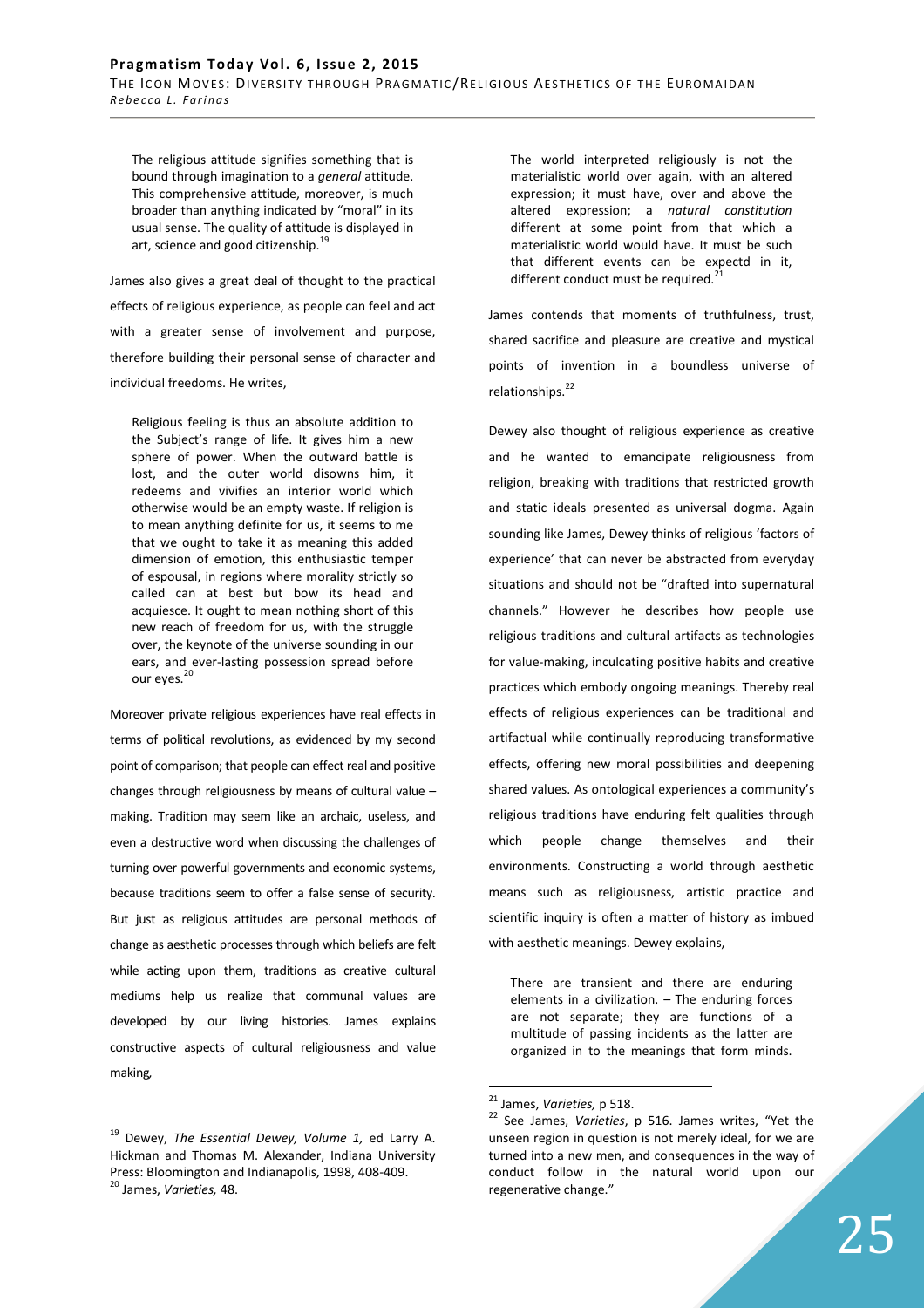Art is the great force in effecting this consolidation. The individuals who have minds pass away one by one. The works in which meanings have received objective expressions endure. They become part of the environment, and interaction with this phase of the environment is the axis of continuity in the life of civilization. The ordinances of religion and the power of law are efficacious as they are clothed with a pomp, a dignity and majesty that are the work of imagination. If social customs are more than uniform external modes of action, it is because they are saturated with story and transmitted meaning. Every art in some manner is a medium of this transmission while its products are no inconsiderable part of the saturating matter."<sup>23</sup>

Habits and traditions can be followed without much thought or social critique but Dewey describes a transformation of these experiences when traditions become "funded" by meaning. $24$  When there is a problem to be worked out in our environments we use our imaginations to connect our past histories with changing environments as we discern the consequences of our experiences. Religious beliefs and traditions are relevant because religious attitudes do not necessarily shackle people to static dogmas or to a political sense of

 $\overline{a}$ 

nationalistic exclusivity. As value-laden artifacts traditions can be practiced artistically and they can be conduits for assimilating history and memories to the present and as a means for re-valuation. Such revaluation includes thinking about more expansive fields of civil inclusion as people think about their integrated yet on-going futures.

Hannah Arendt also thought about aesthetics and citizenship as catalysts for social change and revolution. In difference to James and Dewey, she thought of aesthetics in direct relation to Kantian phenomenology. Her approach to aesthetics is that a person develops their thoughtfulness and autonomy as a spectator using one's imagination, which is a faculty of the mind, thereby able to judge social situations in consideration of other perspectives (i.e. disinterestedness is integrated with sensus communis). Aesthetics for Arendt and Kant is the rationalizing of feelings non-determinately and imaginatively, yet they both leave out an active sense of religious culture.

In terms of democracy and revolution, Arendt's idea of praxis is that political actions are motivated by creative and reflective thoughts, and these thoughts have their foundation in the workings of the imagination and communicability.<sup>25</sup> Culturally for Arendt, individuals realize values, or human rights, in light of the historical epochs they are born into. For Arendt, Modernity is devoid of the most natural states of being, those being when people were doers and makers, and intuitively social or political.

<sup>23</sup> Dewey, *Art as Experience,* p 340.

<sup>&</sup>lt;sup>24</sup> Dewey explains an important connection between values, meaning, history and art. "For while the roots of every experience are found in the interaction of a live creature with its environment, that experience becomes conscious, a matter of perception, only when meanings enter it that are derived from prior experiences. Imagination is the only gateway through which these meanings enter it that are derived from prior experiences. Imagination is the only gateway through which these meanings can find their way into a present interaction: or rather, as we have just seen, the conscious adjustment of the new and the old *is*  imagination. Interaction of a living being with an environment is found in vegetative and animal life. But the experience enacted is human and conscious only as that which is given here and now is extended by meanings and values drawn from what is absent in fact and present only imaginatively." He goes on to say, "There is always a gap between the here and now of direct interaction and the past interactions whose funded result constitutes the meaning with which we grasp and understand what is now occurring. Because of this gap, all conscious perception involves a risk; it is a venture into the unknown, for as it assimilates the present to the past it also brings about some reconstruction of that past." *Art as Experience,* 283-284.

<sup>&</sup>lt;sup>25</sup> Arendt denied that judging and being creative was completely rational, yet she contradicted herself as is noted by Ronald Beiner in his interpretative essay in *Lectures on Kant's Political Philosophy.* Beiner writes, "We have already mentioned that in "What is Freedom?' Arendt aligns judgment with intellect or cognition, in stark contrast to her eventual denial that judgment is an intellectual faculty or is indeed cognitive at all." He goes on to write, "So we see that it was only gradually that Arendt came to regard judging as a separate mental activity, distinct from both intellect and will; and, by the time she had settled this question in her own mind, she had come to reformulate the very relation between judgment and politics - between "the life of the mind" and "the world of appearances." P 139.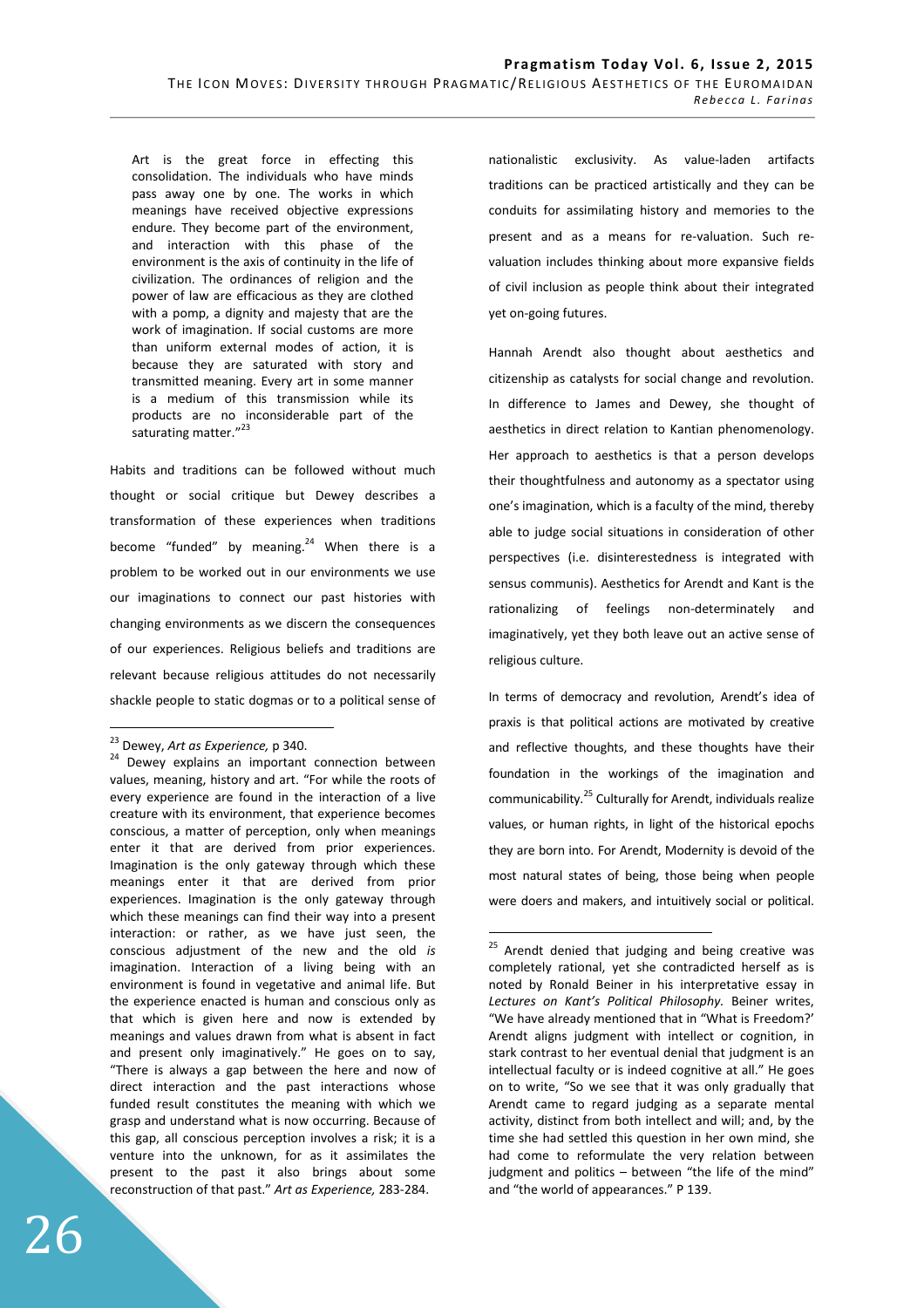How to reconnect people as homo-faber and zoon politikon was Arendt's moral project.<sup>26</sup> She saw the answer as being concerned with political discussions by communities in times and spaces cleared from the inequalities and prejudices of everyday life. Dialog for Arendt is the most effective form of political action.

So we can see some connection here with art, democracy and social change, as with the pragmatists, but aesthetically Arendt does not really contribute to solving the problem of a modern disconnect of judging our world and being involved in the on-going development of it, because through her Kantian aesthetics a person only comes to think imaginatively and therefore democratically through self-conscious reflection, and their conceptual *disinterestedness* leaves a gap between them and culture.<sup>27</sup> A person's imagination is blocked from the on-going traditions of collectively funded, emotional experiences. Theoretically this gap would mean positing an individual subject and an outside object, which they reflect about, even though Arendt insists that Kant was dedicated to "interplay and cooperation of sensibility and intellect".<sup>28</sup> As said, to bridge this gap creatively Arendt posits that people's political orientations are a matter of rational discussion while Kant allows for special genius talents.<sup>29</sup> Kant's program to find sensus communis as apriori reflective thinking is part of Arendt's political theory of the spectator as an interpretative and imaginative judge marking history.

However, my view is that a spectator cannot possibly be effective aesthetically in that they are not directly, emotionally involved with their living histories. With Arendt's philosophy there is a conceptual gap between a

 $\overline{a}$ 

spectator and culture, and also a distance between critical intellectuals and activists in revolutions.<sup>30</sup> So when employing Arendt's social tools of praxis and political debate there is a theoretical distance of intellectuals from the hearts and minds of people protesting and calling from the commonplace for social change. As well, when considering the diversity of political and religious feelings and traditions among people any theoretical universal rule of law is doomed to being over-ridden by differing personal and cultural perspectives, even though convergence and discussion is possible. But through people's attitudes of religiousness, social changes carry understandings of inter-connected values that are vehicles for broadening cultures' norms.

James emphasizes social transformations as a matter of ideals and value-making through using one's religious attitudes. In his 1892 lecture *What Makes a Life Significant* he clarifies that allowing a person or community to understand another perspective than one's own is paramount to solving social problems.<sup>31</sup> James said,

<sup>26</sup> See Arendt, *The Human Condition,* Chicago, Illinois: The University of Chicago, Press, 1958, p 27-29.

<sup>&</sup>lt;sup>27</sup> "Disinterestedness" is required for Kant's universal subjectivity. It means being free from desire. See Emmanuel Kant, 1790. *Critique of Judgement,* trans. Meredith, Oxford: Oxford University Press, 1928, 42-50. <sup>28</sup> Arendt, *Kant Lectures,* p 27.

<sup>29</sup> Kant, 307.

 $30$  Arendt does admit that Kant never thought in terms of cultural plurality but this is not the problem pragmatically. The problem with Arendt and Kant is that creativity and aesthetic imagination is conceptually unavailable to everyone. Arendt interprets Kant in a political context when she agrees with his aesthetics of the spectator, "Only what touches, affects, one in representation, when one is uninvolved, like the spectator who was uninvolved in the actual doings of the French Revolution – can be judged or ugly, or something in between. One then speaks of judgment and no longer of taste because, though it still affects one like a matter of taste, one now has, by means of representation, established the proper distance, the remoteness or uninvolvedness or disinterestedness, that is requisite for approbation and disapprobation, for evaluating something at its proper worth. By removing the object, on has established the conditions for impartiality." P 67.  $31$  Original lecture given at Bryn Mawr in 1892 and

published in 1900 (New York: Henry Holt and Company), http://philosophy.lander.edu/intro/articles/jameslifea.pdf, accessed 20/02/15, 11:30 AM.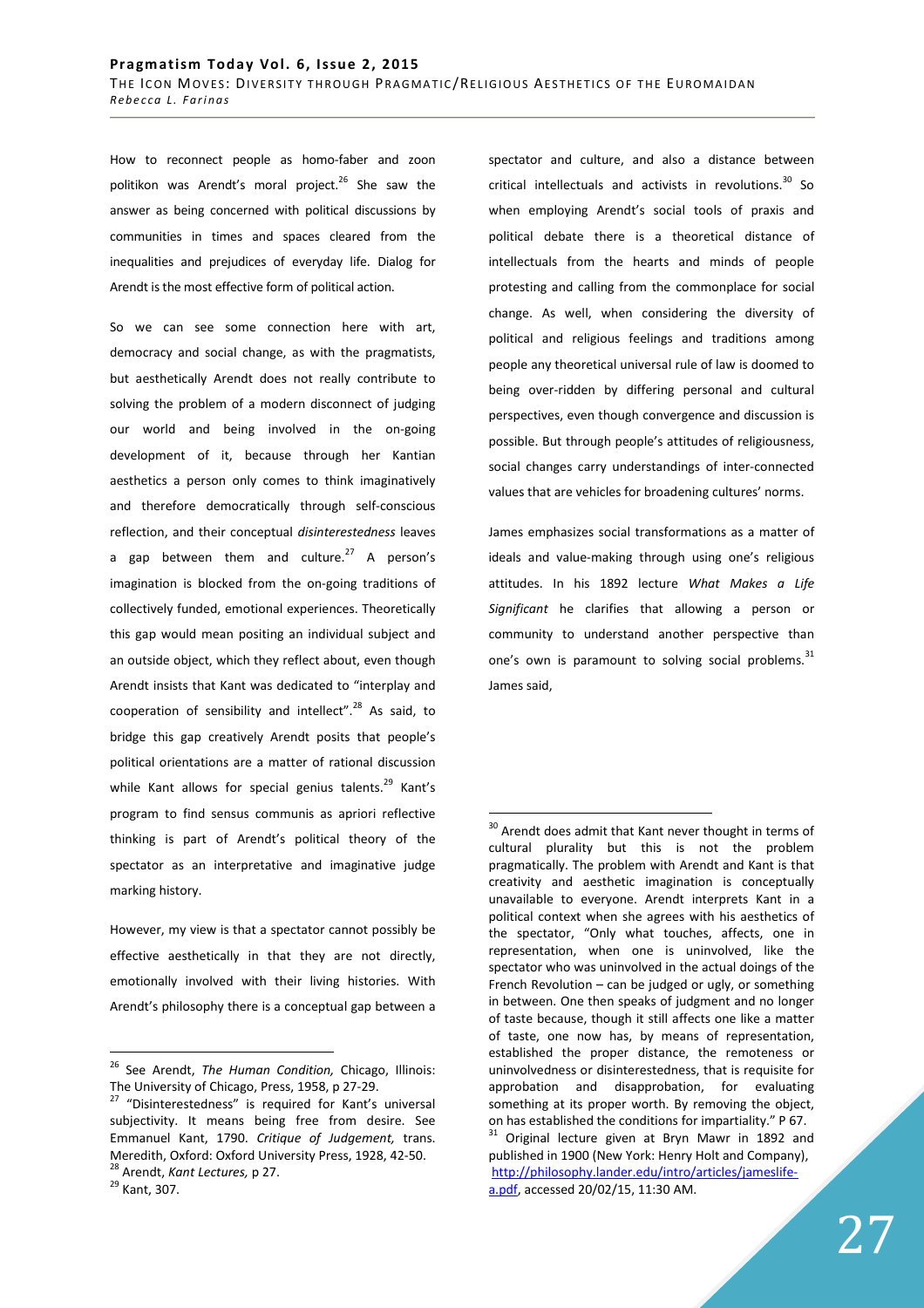And, when you ask how much sympathy you ought to bestow, although the amount is, truly enough, a matter of ideal on your own part, yet in this notion of the combination of ideals with active virtues you have a rough standard for shaping your decision. In any case, your imagination is extended. You divine in the world about you matter for a little more humility on your own part, and tolerance, reverence, and love for others; and you gain a certain inner joyfulness at the increased importance of our common life. Such joyfulness is a religious inspiration and an element of spiritual health, and worth more than large amounts of that sort of technical and accurate information, which we professors are supposed to be able to impart.<sup>32</sup>

Dewey will add to this that art, traditions and habits are the very medium of our imaginations, imperative to our changing, integrated natures. Viewing religion and traditions as closed systems is a matter of not understanding the synthetic discrete and continuous qualities of cultures. Dewey thinks of religious feelings and traditions as powerful tools for community building as well as for wide social exchanges and transformations.<sup>33</sup> So Kant's' concepts of the imagination are nonexistent because even as a person imagines political freedom through a critical space of reflection, this space must be recognized to be already effective and having developmental consequences in one's culture. Moreover "thinking without a banister" which for Arendt is thinking, imagining, and communicating without static traditions, religions or public opinions cannot come to a just way of judgment without people's value-making attitudes that can be traditional as well as civilly inclusive and historically developing.

 $\overline{a}$ 

My point is that thinking of the imagination as a form of universal subjectivity separated from real time traditions, habits, religious feelings and events is a dangerous philosophy, placing revolutionaries into limited and often elitist positions. Such a setting is antithetical to Arendt's own project of spreading eradicating totalitarianism through concerted action. In contrast, imagination as part of religious faith is a real contributing factor to the wholeness of experience that people strive for, although imagining an infinite variety of perspectives is beyond people's capabilities if they are separated from others, so traditions are needed. Traditions and religious beliefs can bear a strong sense of aesthetic agency if people avoid using traditions as ends in them-selves. To ignore that self-reflective valuemaking is embodied in people's emotive traditions and expressive cultural artifacts cuts people off from truly communicating with others who hold different values and who offer new and sometimes challenging aesthetic experiences.

Thus far we have followed a distinction made clear by understanding James and Dewey's ideas on religious and artistic experiences between concepts that are abstracted from communal practices and imaginative ideas and meaningful beliefs that are felt and *in the making*, so now we can more clearly discern the connection between religiousness and democracy.

The Ukrainians while fighting in the Maidan used their religious traditions and collectively funded histories as means for revolution and community building without demanding static sets of rules, institutional Church doctrines or exclusive national boundaries. The Maidan's ethos was one of respect for diversity. Amidst harsh winter days and nights there was raging conflict, while Orthodox Christian priests of many denominations wearing sacramental robes, stood within range of gunfire and Molotov cocktails, shoulder to shoulder, forming a line between the anti-government protesters and

 $32$  Ibid.

<sup>33</sup> Dewey, *Art as Experience*, 347. Dewey writes about the discrete and continuous nature of cultures, "Each culture has its own individuality and has a pattern that binds its parts together. Nevertheless, when the art of another culture enters into attitudes that determine our experience genuine continuity is effected. Our own experience does not thereby lose its individuality but it takes unto itself and weds elements that expand its significance." Dewey, *Art as Experience,* 349.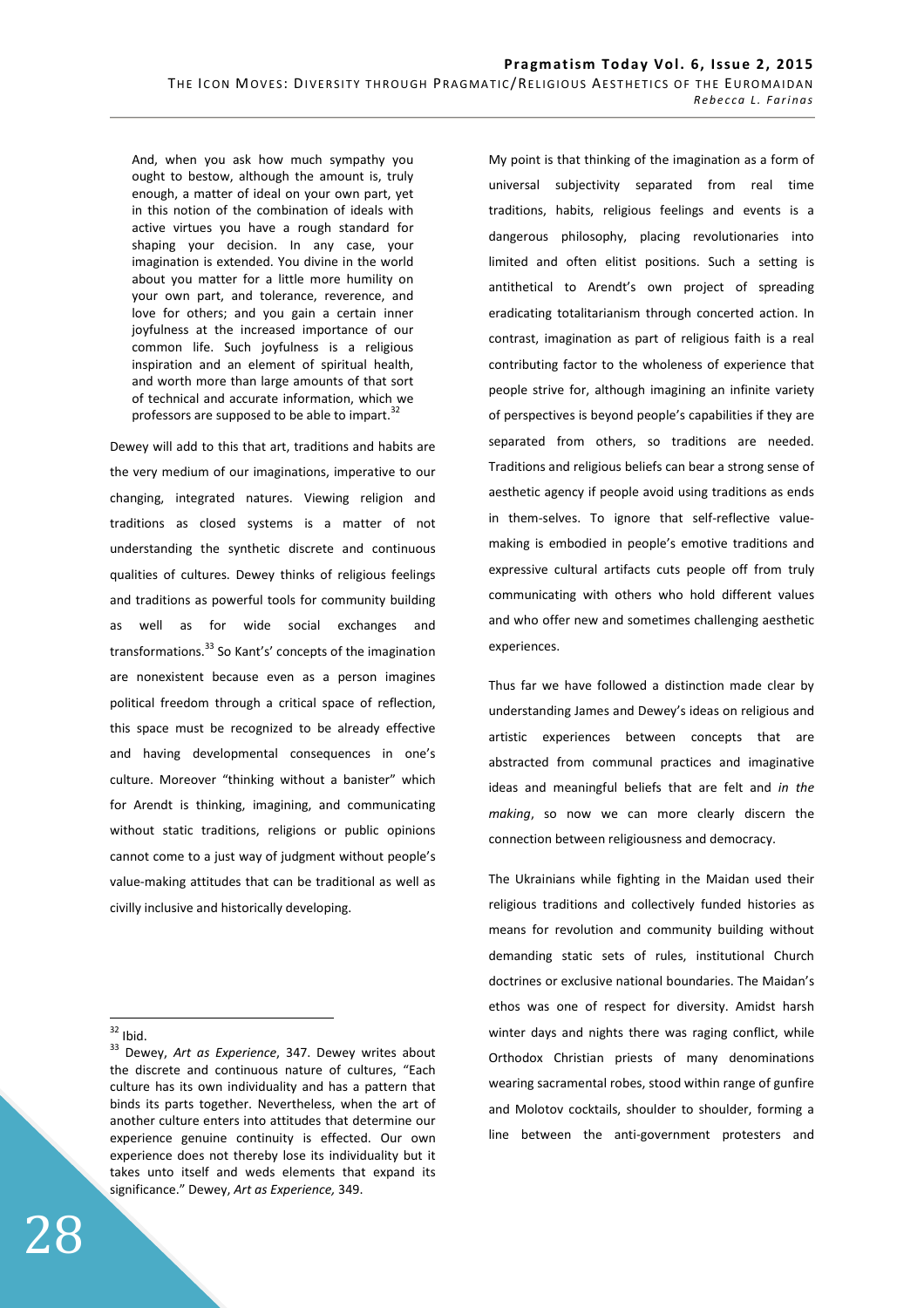security police, praying for peace.<sup>34</sup> Priests raised crosses while praying for peace on rosary beads in demonstration against governmental corruption and oppression. Many of the older women of Kiev brought icons from their homes, holding them like shields against aggression on either side of the barricades. $35$  They pointed to their Saints, so that people on both sides of the conflict might use their faith in the Christian Holy Spirit as a means for acting with beatitude. This was one of the most radical uses of traditional art in recent history, and it was part of the Majdan's art explosion that also included contemporary art projects.

Eastern Orthodox icons have brought people together in prayer, tradition, and revolution throughout history. Icons are symbolic of the fates of their communities, regions, and nations carrying with them the stories of the tumultuous events of people standing against oppressive authoritative governments. Through the reverence of icons individuals have shared a spiritual sense of importance and equality comparable to the priests of the hierarchical structured Church.<sup>36</sup> An

http://maidantranslations.com/2014/04/13/inside-

## http://iconart.com.ua/ua/events/111,

accessed 02/11/2015, 1:30 pm.

example is the 1905 Russian peasant revolution when icons were used to try to secure basic human rights. On "Bloody Sunday" January 22 of that year Father Georgi Gapon, who was born into a peasant family in a region that is now Ukraine, led thousands of workers and their families to petition the Tsar in St Petersburg for equal rights and better working conditions. The people held icons at the frontlines of their protest to show the Tsar their common faith. Despite their show of peace many were shot and killed that day by the Tsar's Imperial Guard. Stories of Gapon's bravery as a revolutionary are told alongside accounts of Nicholas Tsar's struggle to retain ultimate authority over his empire and his elitist attitude to the struggles of the Russian people. Nicholas thought of his family supremely blessed as he was an extremely devote Christian and a renowned collector of icons. Gapon and Nicholas used the same means for binding the Russian people together, namely religion and art. However, the Tsar's hopes for unity under supreme authority were forever dashed by the 1917 October revolution and a restrictive form of communist ideology replaced Gapon's hopes for human rights. The communist revolution sought to replace religion with political and social bureaucracy and laws but people continued to struggle for a more intimate as well as communal sense of thinking and acting. This paradoxical use of icons can be read as an example of the differences Dewey spoke of between *being religious* as an attitude of creative personal and communal development and religion as an uninformative, unproductive type of dogma.

But what was is the nature of the icon tradition that remains as a productive source of religiousness, revolution and liberation? Leonid Oupensky was a Russian icon painter and historian, who wrote, along with his colleague Vladimir Lossky, about the making of

 $\overline{a}$ <sup>34</sup> See Antoine Arjakovsky, *The Role of the Churches in the Ukrainian Revolution,* ABC Religion and Ethics, Updated 7 Mar 2014 (First Posted 6 Mar 2014) http://www.abc.net.au/religion/articles/2014/03/06/39 58163.htm, accessed January 2, 2015, 1:30 pm.

 $\frac{35}{35}$  The pro-Russian separatists also held icons and priests supported both sides of the conflict. For a full description of the Ukrainian clash of religions, cultures, politics from the pro-European perspective See:

sloviansk-april-13-2014/, accessed 04/20/15, 12:30 pm. An example of the influence of religious icons on contemporary socio-political affairs is the art exhibition: "Iconart: Visions of a World Unseen, Contemporary Sacred Art from Ukraine": The Ukrainian Institute of America is pleased to announce a group exhibition of 18 artists from Ukraine, "Iconart: Visions of a World Unseen". Organized in cooperation with Iconart Gallery of Contemporary Sacred Art, located in Lviv, Ukraine, the exhibition draws from the work of Ukrainian artists associated with the Gallery. Independently working in different media, the artists focus on spiritual and religious concerns within the contemporary cultural context in which they live.

<sup>&</sup>lt;sup>36</sup> For a scholarly account of the religious factions at play

in the Russian Revolution and how the common people both supported and split from those factions see: Vera Shevzov, *Russian Orthodoxy on the Eve of Revolution,*  Oxford, New York: Oxford University Press, 2004.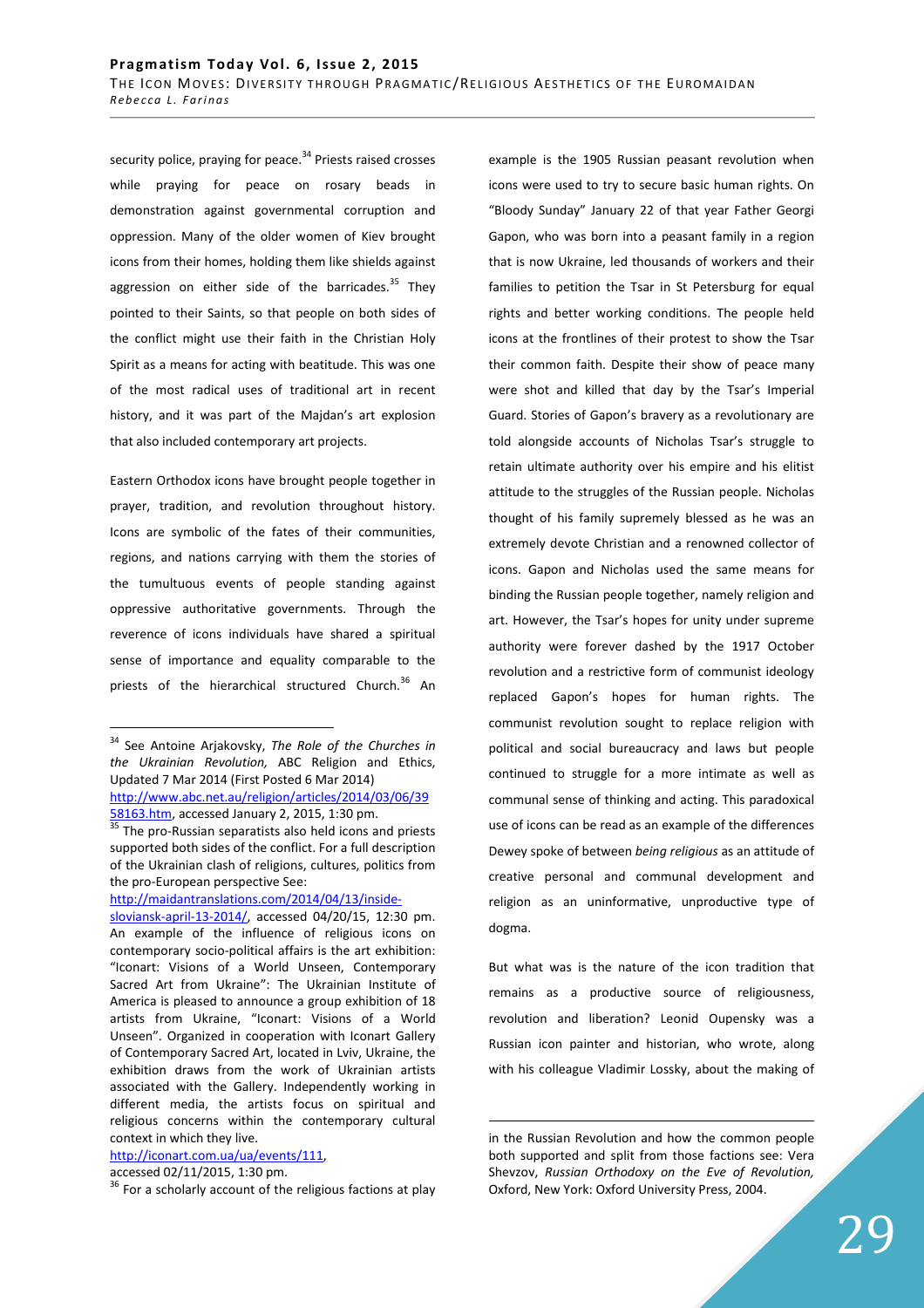icons and the theology behind icons. Oupensky explains that revering icons is not a transcendental supernatural experience but a catalyst for an attitude, helping viewers to focus on a visionary world that is authentically felt, making it present. He writes in *The Theology of Icons*, "The icon does not represent the divinity. Rather, it indicates man's participation in the divine life."

According to Ouspensky human nature takes part in divine life through people imagining and acting as a part of a more autonomously felt spiritual world. This phenomenon happens in heightened aesthetics experiences, as the feelings of those praying to an icon are very real. Theologically there is a paradox in both the Orthodox and Catholic religions in that they hold that Christ, whose presence on earth is made clear through viewing the icon, has two natures; divine and human. But the Holy Spirit, as an earthly ethos or cultural attitude, is communicated through icons by uniting those natures. In Eastern Orthodox religion there is no division between material and spiritual so a material object can be divinely endowed. Ouspensky writes: "All reality, including the physical, has the potential to be sacred." So what does *sacred* mean for the zoography (an icon maker)? It means that icons express the divine wisdom of God instead of the wills of the artists or viewers. In fact icon viewing is meant to be a means for personal transformation from being and acting from an individual perspective to having a broader understanding through feelings and thoughts of divine love and charity for all people.

When viewing the icon it is not the icon that is venerated but the depiction of Christ or the Saint. Unlike portraits, icons depict people for the purpose of presenting a living presence not as a matter of homage. The icon is a receptacle for veneration as the divinity of God presents itself through the viewer. Through the veneration of icons a person melds the material world with the spiritual, thereby uniting feelings with practical aims for a more shared experience of life.

What is important about the icon's appearance is that it emancipates physical matter from any division from spiritual beliefs. In the modern era icons have been painted with layers of tempura and plaster, while ancient icons were modeled with a wax technique, called encaustic painting. The features of the icon's figures however have remained the same, as they are the most important aspects of the paintings. The eyes, ears, and mouths are idealized so as to downplay specific traits of beauty and as artifacts of worship people are shown that their prayers are free to be actualized as working beliefs and values which transverse pre-set cultural boundaries.

Intriguingly, Dewey draws from the art traditions of the Byzantine Churches to expand his notions about freedom in *Art as Experience*, leaving open an area for hermeneutic study. Dewey did not think there are two natures of experience, although he does explain that "Nature" as our physical environment is in confluence, but not always in direct correspondence, with the developmental nature of human feelings, thoughts and actions. Subsequently, Dewey makes a contribution to understanding icons. He explains that understanding ideas concerning cultural diversity and inclusiveness are integral to the purpose of an icon, because while viewing icons we perceive our inter-personal natures as expansive and as part of natural processes toward greater diversity. Dewey illuminates the connection between art theory and theology by explaining that Byzantine art inspires a conscious embodied experience of the wholeness of varied perspectives.<sup>37</sup> Dewey explains,

In reference to Byzantine art, I put the term nature in quotation marks. I did so because the word "nature; has a special meaning in esthetic literature, indicated especially by the use of the adjective "naturalistic." But "Nature" also has a

<sup>37</sup> Dewey, *Art as Experie*nce, p 352, " From one point of view the problem of recovering an organic place for art in civilization is like the problem of reorganizing our heritage from the past and the insights of present knowledge into a coherent and integrated imaginative union.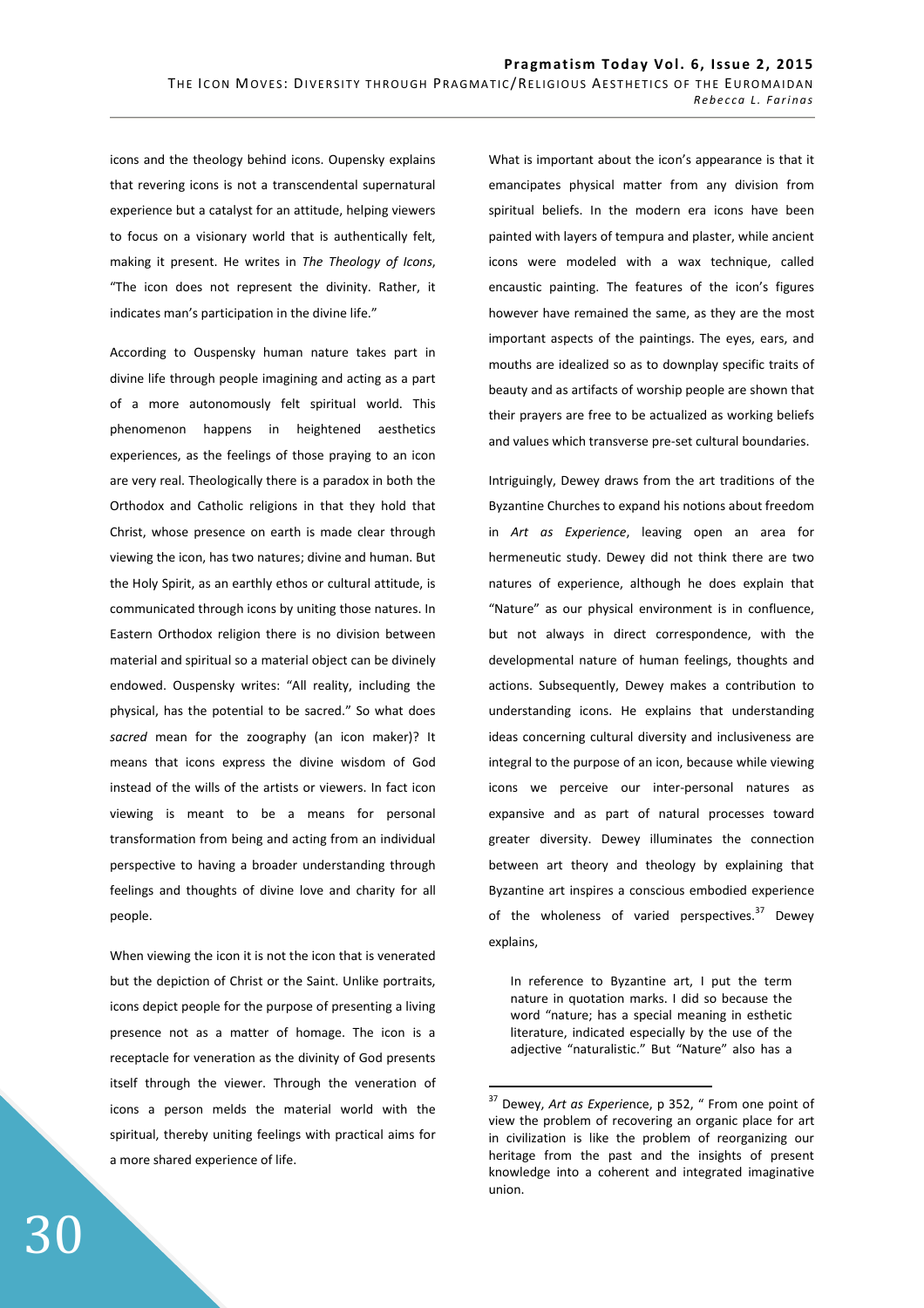meaning in which it includes the whole scheme of things- in which it has the force of the imaginative and emotional word "universe." In experience, human relations, institutions, and traditions are as much a part of the nature in which and by which we live as is the physical world. Nature in this meaning is not "outside." It is in us and we are in and of it. But there are multitudes of ways of participating in it and these ways are characteristic not only of various experiences of the same individual, but of attitudes of inspiration, need and achievement that belong to civilizations in their collective aspect. Works of art are means, by which we enter, through imagination and the emotions they evoke, into other forms of relationship and participation than our own. 38

Icons are inspirational by a sense of our integrated natures and through inspiring openness to new relationships. Icons are not made to transport people out of reality but to bring into view our multicultural aesthetic involvement with the world.<sup>39</sup> Human relationships communicated with such religious feelings inspire sympathetic understanding and equality through value-making. When praying in front of the icon, the individual comes to experience the divine within oneself, and so experiences a sense of co-passion, which Oupensky talks about using the language of Orthodox theology, as divine grace. This transformative quality of

 $\overline{a}$ 

icon worship does not get lost in relation to people's attitudes toward each other and our hopes for a better future.

Icons are living artifacts because of the re-valuation they inspire in many communities. There are three major Orthodox churches in Ukraine, together they involve the majority of religious people in Ukraine. The Ukrainian Greek Catholic Church and the Roman Catholic Church comprise the minority of Christians, and there is also a religious minority of Sunni Muslims, Protestants, and Jews. The Moscow Patriarchate has declared itself the Orthodox mother church and as the only true successor to the ancient Kievan See, which was established in the tenth century. Moscow's recent movements to unify all Orthodox Christian followers in Eastern Europe, has been talked about as being a deterrent to Ukrainian nationalistic movements. What this has meant in the past is both an intensification of political religious tensions and a general distraction from the unifying aesthetics that are inherent in religious experiences. Yet with the current political crisis many of the various leaders of the Orthodox churches have come together in their opposition to all forms of violence.<sup>40</sup>

 Although religion is often immersed with national identity, yet despite the initial political basis of conflicts, religiousness once evoked often takes precedence. Being religious is not a matter of race, and it is not commanded nationalistically by birth or privilege as religious feelings and thoughts often supersede political agendas, money, power or the ownership of land. James remarks, "Among the buildings-out of religion which the mind spontaneously indulges in, the aesthetic motive must never be forgotten."<sup>41</sup> Accordingly churches are not

<sup>38</sup> Dewey, *Art as Experience*, 346.

<sup>&</sup>lt;sup>39</sup> William Dean, "Radical Empiricism and Religious Art", *The Journal of Religion*, (Chicago, The University of Chicago Press), Vol. 61, No. 2 (April, 1981): 168-187. Dean's thoughts on religious art and radical empiricism are relevant here. He thinks that the judge the interpersona and creative value to religious/aesthetic experiences one must look to its effects. Dean writes about religious art as a matter of its effects in the world and this helps explain how spirituality is reality through art. Dean makes a point about the phenomenology of religious art, in that he thinks it brings to the surface what is deep within our consciousness, without losing the mystery and unknown qualities, and it shows us those qualities as feelings and values that are evidentially real. Dean explains, "Finally, however, from the perspective of radical empiricism, religious art is most important for what it shows empirically about the world rather than for what it accomplishes subjectively for the beholder. Religious art is important not primarily because it engenders a uniquely two-faceted experience in the self, but because it defines that in the world which can engender that experience and because it can do so without clarity."

<sup>40</sup> See: Lydia S. Tonoyan & Daniel P. Payne (2010) The Visit of Patriarch Kirill to Ukraine in 2009 and its Significance in Ukraine's Political and Religious Life, Religion, State and Society, 38:3, 253-264, DOI: 10.1080/09637494.2010.49928,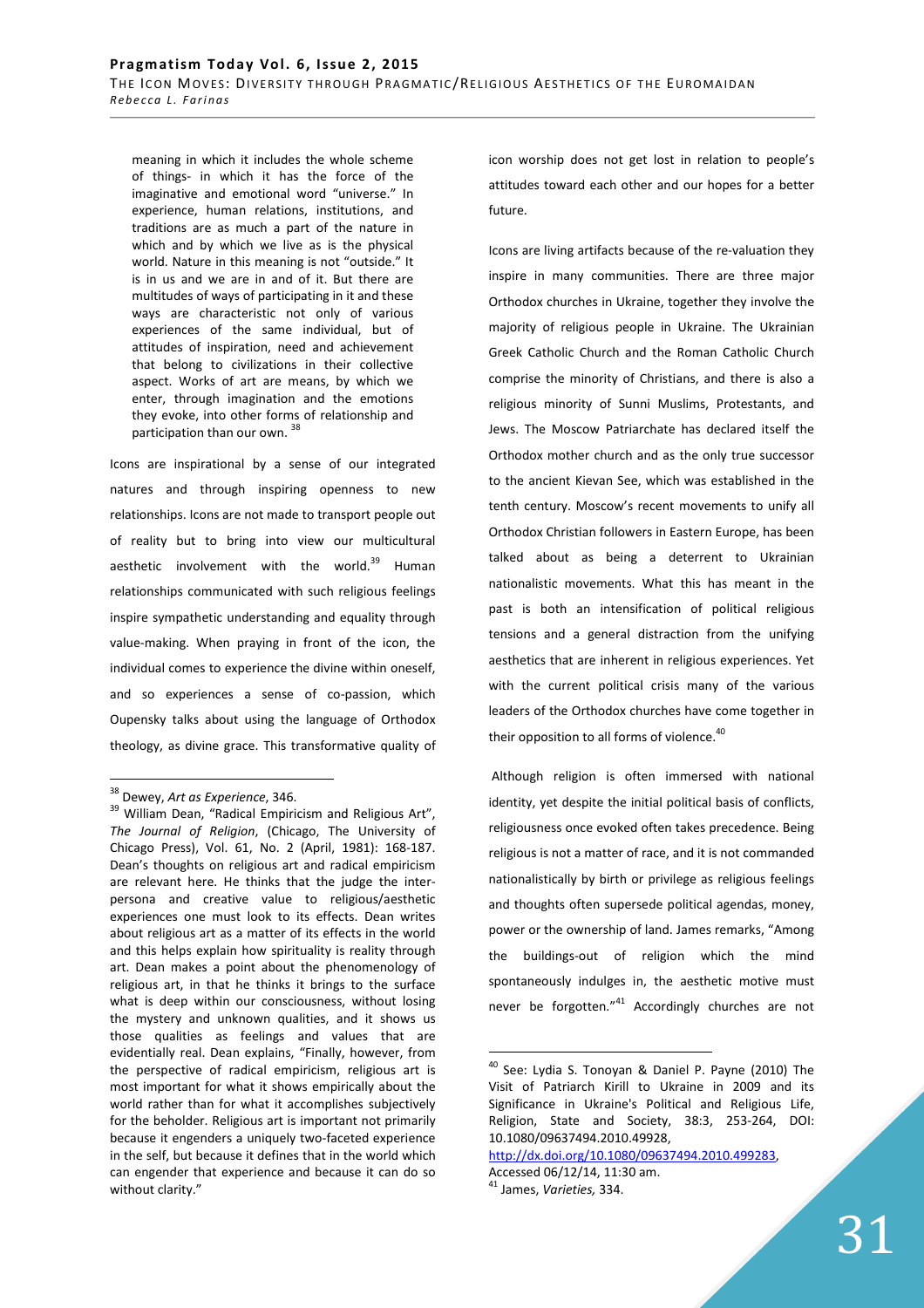miracle factories, religious artifacts are not talisman, and revolutions are not a replacement for constructive community action, and to build the values these human endeavors carry with them, religions, art, and revolution must be participated in and responded to, to be productive and progressive.

In this respect, the icons carried into the Majdan Square were beliefs in action. They were not the priceless icons housed in the Khanenko National Museum of Arts in Kiev. However, the icons used on the front lines of the conflict had been encoded artistically to evoke the history of older icons and they are comparable to the museum antiques that date back to the  $7<sup>th</sup>$  century. Made in the late antique Christian era, the Khanenko relics are from a time, when people extended their material reality into what they believed spiritually through their commonplace objects, and modern distinctions between materiality and spirituality did not apply. The presence of the divine on earth was spread through the physical qualities of icons.

An example is an icon, which has been prayed to since those times, *Saint Sergius and Saint Bacchus*. It dates from the Sixth Century, and being a small panel, approximately 28 by 42 cm, it was probably a lid for a reliquary box. $42$  The figures are painted and sculpted by encaustic wax and it has contemporarily been immaculately restored. Its visual qualities are reflective the gold leaf of the halos, the ashen whites of the robes, and cornelian reds of the honorary sashes – giving off light to the objects around it. The Saint's divine images are depicted in head and shoulders posture, together filling the complete picture field. The two figures sit side by side, and as soldier Saints they have donned their military costumes. They wear Roman toques as necklaces denoting their honor and bravery. Each toque bears three large painted jewels, symbolizing the Trinity of

 $\overline{a}$ <sup>42</sup> *Saint Sergius and Saint Bacchus*, Original found at Saint Catherine's Monastery, Mount Sinai, Egypt, now housed at the Bohdan and Varvara Khanenko Museum of Arts, Kiev, Ukraine.

Christ. Their countenances are humble and compassionate, as the two soldiers have characteristically iconic features of closed mouths and luminescent eyes. In the upper register of the panel, between the two Saints, a much smaller circular icon of Jesus Christ intersects their halos. The relic is comparable to marriage portraits of its time, with the icon of Christ taking the place of the pronubus or best man. But both the two Saints are men, for this is an early example of same sex friendships within church iconography. Sergius and Bacchus were comrades but their own army persecuted because they would not make cultic sacrifices to pagan Gods, martyred them. Contemporarily the icon has become a symbol of tolerance towards homosexuality, although as Saints they were asexual and divine in life as in death. $^{43}$ 

The faithful are called to meditate on the icon's presentation of spiritual rewards after persecution. As well, the icon's symbolism brings into stark reality the contemporary cultural struggles in Kiev, as there is a deeper aesthetic dimension to its revolutionary semiotics, through which the viewer has visual proof of a world where tolerance and acceptance of difference is a better way forward for communities.

Coming from a critical perspective Swavoi Žižek wonders how Ukraine can become successful if it joins the EU. because of the grip of global neo-liberal agendas and inauthentic political motivations on the part of Ukraine's institutional churches. As well, the European Union, according to Žižek, needs to be saved from itself, as it continues to ignore the plights of immigrant's worldwide, and of disadvantaged communities that are all but forgotten by global financiers and religious leaders.<sup>44</sup> He asks how churches can continually turn a

<sup>43</sup> See John Boswell, *Same Sex Unions in Pre-Modern Europe,* (New York: Vintage Books, Random House, 1994).

<sup>44</sup> See Slavoi Žižek, "What Europe should learn from Ukraine" *Blog Da Boitempo,* 31/03/2014,

http://blogdaboitempo.com.br/2014/03/31/zizek-whateurope-should-learn-from-ukraine/, Accessed January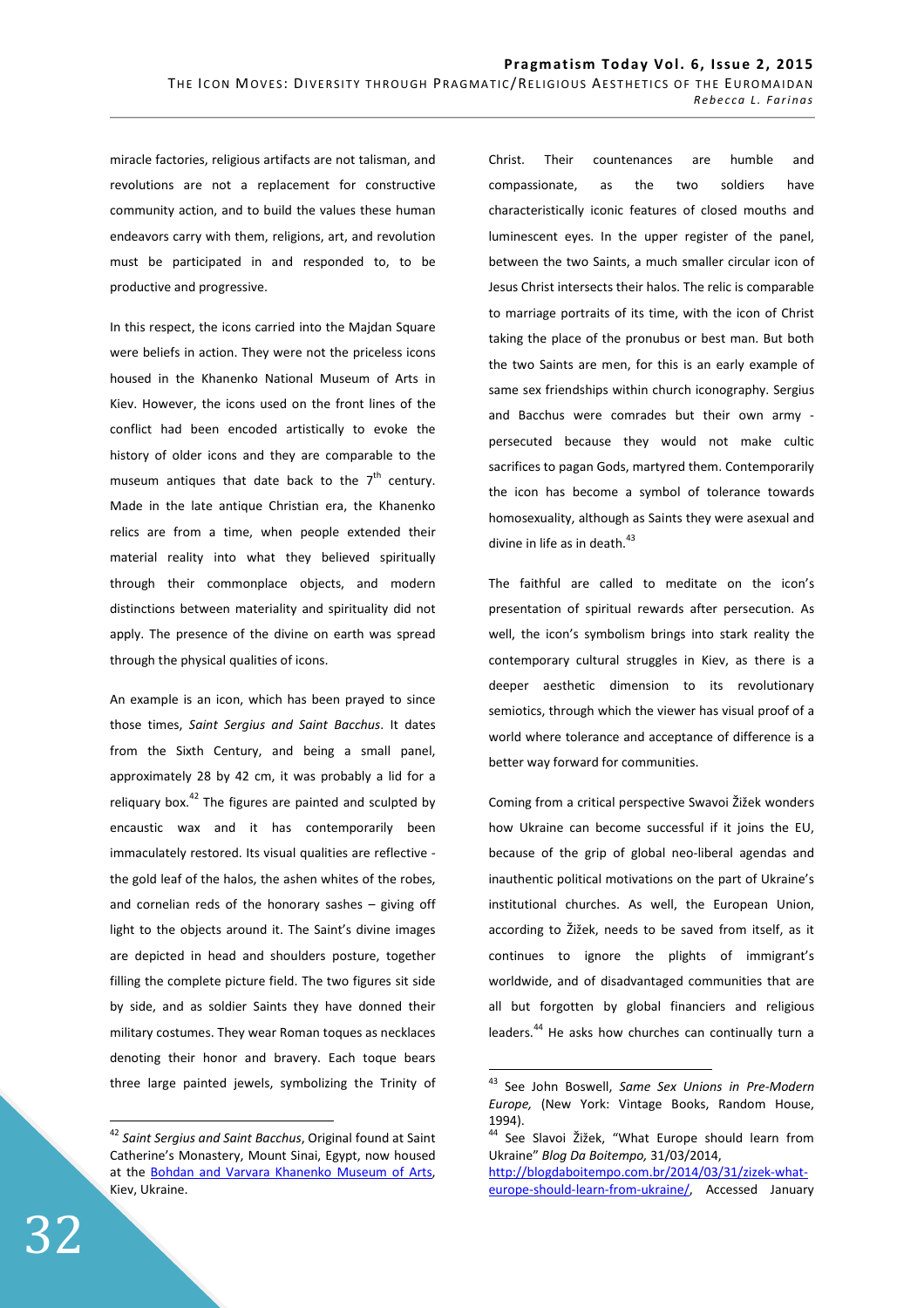blind eye to diversity and immigration problems, while setting up distractions from religiousness by struggling for political power among themselves. He thinks Eastern European churches are forsaking the very religious aesthetic/values of inclusiveness on which they have been founded.<sup>45</sup> He finds that under the current conditions Europe and Ukraine are lost until they disengage from "The New World Order," which continually propagates a human nature that is money and power rich for some, yet spiritually and resource wise impoverishing for many more. Žižek thinks that answers lie in breaching ethnic and nationalistic lines of authority and division.

Žižek fears not that Ukraine doesn't know what it is getting into by emancipating itself so as to join Europe, but that Europeans in general remain hesitant to continue to develop and engage with a inclusive culture of equality. In regards to politics, this is disappointing in that Europeans fought hard for humanistic rights over the centuries. The spirit of liberté that helped drive the revolutionaries of the Maidan was reminiscent of the  $18<sup>th</sup>$  century, French revolution. But as the situation slips

<u>.</u>

back into one of continued conflict, one realizes that political ideals and dialog is not enough, as we saw with the philosophy of Arendt. At the current Ukrainian impasse with Russian separatists, I think Europeans should think more about Žižek's criticism and continue emphasize the inter-relational aspects of their communities and by using religiousness as an intercultural tool to avoid further violence.

In *Art as Experience* Dewey explains that the aesthetics of worshipping icons changed after the 787 A.D. Second Council of Nicea. It was then that Christian churches begin to censor the symbolization of icons, consequently the liberal Christian culture entered a more politicized and elitist aesthetic era.<sup>46</sup> Dewey's main thesis in *Art as Experience* is that art motivates people's embodied feelings of religiousness through the everyday relationships of culture and community, which have been in modern times abstracted from everyday experience. Dewey placed great emphasis on everyday experiences, not calling for them to be only political, in relation to values and community building but to be artistic. Compatibly to his ideas commonplace icons are not considered by the faithful as being any less genuinely inspirational or aesthetically motivating, then their rarified museum counterparts.

During the heyday of the Maidan, artists working with a myriad of mediums immersed themselves into their revolutionary ethos. Jon Lee Anderson, a journalist for the New York Times arrived on the scene after the fall of Yanukovych's government. The photographer Monteleone, who documented the everyday iconography of the revolution accompanied him. $47$ Anderson describes how Monteleone's pictures - which feature objects from the camp, in high relief, shot with a single reflex camera, and using an intense color sensitive

<sup>10, 2015, 11:30</sup> pm. And "Why both the left and the right have got it wrong on Ukraine", *The Guardian,*  http://www.theguardian.com/world/2014/jun/10/ukrain e-slavoj-zizek-lenin, Tuesday 10 June 2014, 05.00 EDT. 45 See Žižek, "What Europe should learn from Ukraine" *Blog Da Boitempo,* 31/03/2014, http://blogdaboitempo.com.br/2014/03/31/zizek-whateurope-should-learn-from-ukraine/, Accessed January 10, 2015, 11:30 pm. He writes in his ongoing blog,"The Ukrainian Rightist nationalism is part of a renewed antiimmigrant populist vogue which presents itself as the defense of Europe. The danger of this new Right was clearly perceived a century ago by G.K. Chesterton who, in his *Orthodoxy*, deployed the fundamental deadlock of the critics of religion: "Men who begin to fight the Church for the sake of freedom and humanity end by flinging away freedom and humanity if only they may fight the Church." Does the same not hold for the advocates of religion themselves? How many fanatical defenders of religion started with ferociously attacking the contemporary secular culture and ended up forsaking any meaningful religious experience? And does the same not hold also for the recent rise of the defenders of Europe against the immigrant threat? In their zeal to protect Christian legacy, the new zealots are ready to forsake the true heart of this legacy."

<sup>46</sup> Dewey, *Art as Experience,* 343.

<sup>47</sup> Jon Lee Anderson, "Revolutionary Relics*", New Yorker,*  http://www.newyorker.com/culture/photo-

booth/revolutionary-relics, May 1, 2014, Accessed June 15, 2014, 11:30 am.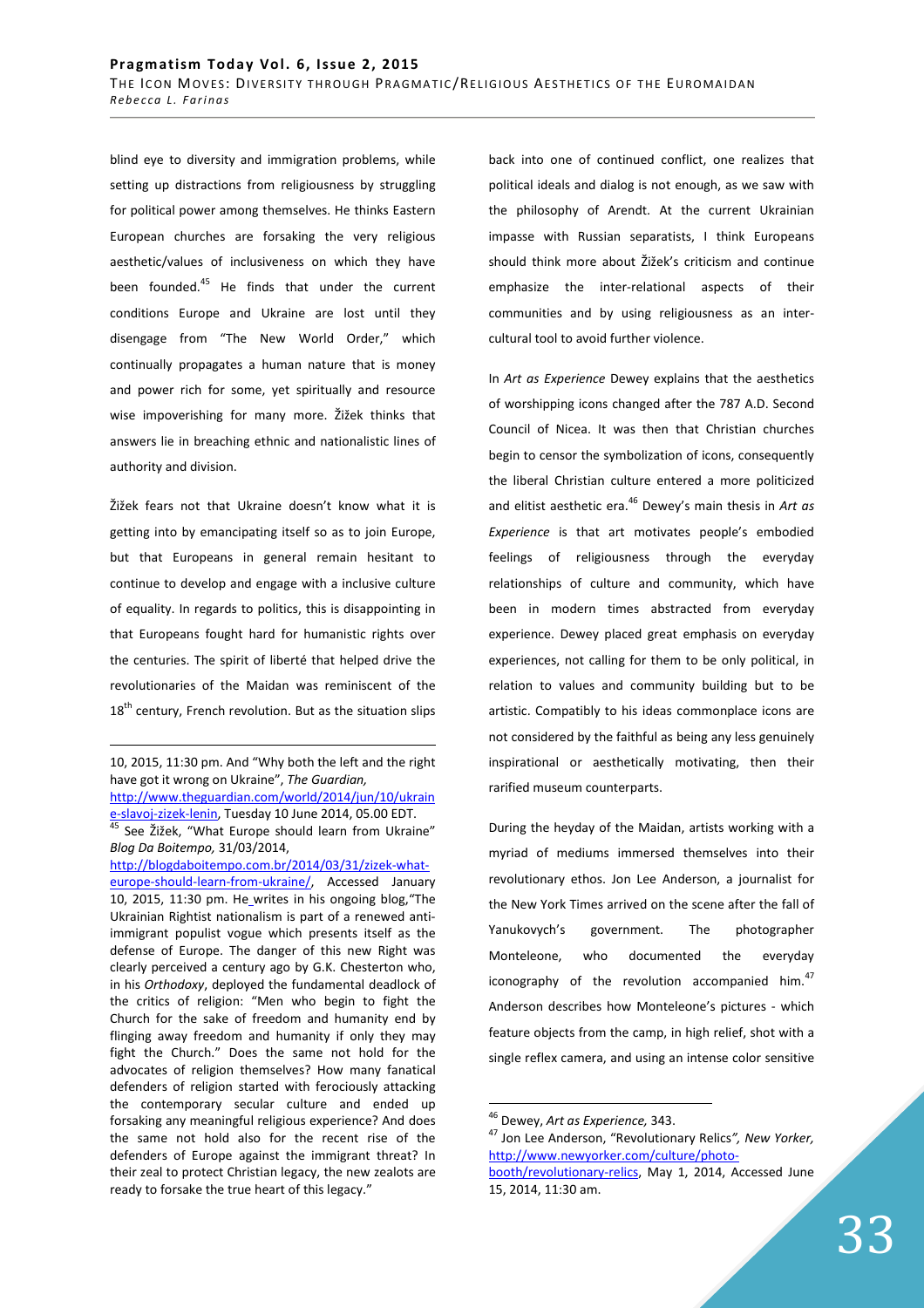film, represent the co-passionate, collective spirit of the camp. Although he titles his article "Revolutionary Relic," Anderson does not talk about Monteleone's photographs of icons found amongst the camp's artifacts as religious, instead he presents the photos as material culture, a hand painted helmet, a book, a glove, bullets, a pillow.

One of the photos is of a miniature icon that carries an immense collective cultural history, although it is in its humble, commonplace presence that it seems exceptionally inspirational. The small icon is a Theotokos, Birth-Giver of God, and it is rendered in cross-stitch embroidery, on a piece of cloth that is lined on its upper and lower edges by tiny seed pearls. This cloth is mounted on muslin covered foam board behind its 2 ½ by 3-½ inch gold painted frame. The image is familiar, as it is a duplicate of a well-known icon of The Holy Mother. Her figure is always bordered in purple, the color of Creation, and stars that in the Maidan embroidered icon have been stitched over a lapis blue ground surround her. Her body is robed in red, the color of human vigor, and her gold halo is outlined in white, the color of divine light, which is symbolic of her immaculate holiness and closeness to God. Her poised frontal figure seems understated as it blends into the blue field, but her slim face is detailed with finely stitched golden threads. Her head is tilted in reverence, though her expression is not downcast but direct with focused and enthralling eyes. Her hands are crossed in supplication and from her fingers emanate the seven rays of wisdom, which are the symbolic tools of the Holy Spirit. In Monteleone's photograph the icon is suspended on a black ground, as are all the other common-place objects from the Maidan camp. Yet all of the objects, including the gaze of the Theotokos reach out to the viewer visually across the layers of representation and mediums; the computer screen, the photograph, the framed icon, the embroidered cloth, the designed configuration of the portrayal, to meet the onlooker's gaze.

This tiny, personal icon would have been carried in someone's coat or purse throughout the difficult days in the Square, but Monteleone employs it as a public call to arms, not only for contemplation but also for interpretation. If a person is devotedly Orthodox or Catholic they would know that the little piece of stitch work is the same image as its more illustrious sister icon, the Our Lady of the Gate of Dawn, housed in the morning chapel at the Medieval Gate of the Vilnius Cathedral in Lithuania. The Cathedral is both a holy site, drawing pilgrims from all over the world, and a symbol of Lithuania's centuries old struggle for independence, which was finally achieved in 1990. The Cathedral's and the icon's history and their part in Europe's history is too complex to recount, but there is one aspect that is particularly relevant. The icon is for Lithuanians and Poles a reminder of their joint uprising to free their Commonwealth from Russian rule in 1795. A Polish revolutionary from that uprising, General Tadeuze Kosciuszko, who was also a General and military engineer in the American Revolution, lead the Commonwealth's insurrection. Kosciuszko initiated the campaign by writing a landmark proclamation, (the Proclamation of Potaniec), which was circulated throughout the Commonwealth and Europe. It abolished serfdom and granted civil liberties to all peasants. This was the first official manifesto of its kind in Eastern European history.<sup>48</sup> However Maksym Zalizniak a Ukrainian hero of the people who fought against the Polish aristocracy and the Russian government in 1768, had first put ideas for equal humanitarian rights. The Ukrainian and Polish/Lithuanian revolutions failed at that time but the uprisings are considered the beginning of the spread of Modern Political thought throughout Eastern Europe. The Vilnius icon is considered a source of strength in the face of unbeatable odds for these cultures. The icon is replicated in Catholic and Greek Orthodox churches alike, in many countries around the

<sup>48</sup> István Rév, *Retroactive Justice: Prehistory of Postcommunism,* (Stanford, Ca.: Stanford University Press, 2005), 98.